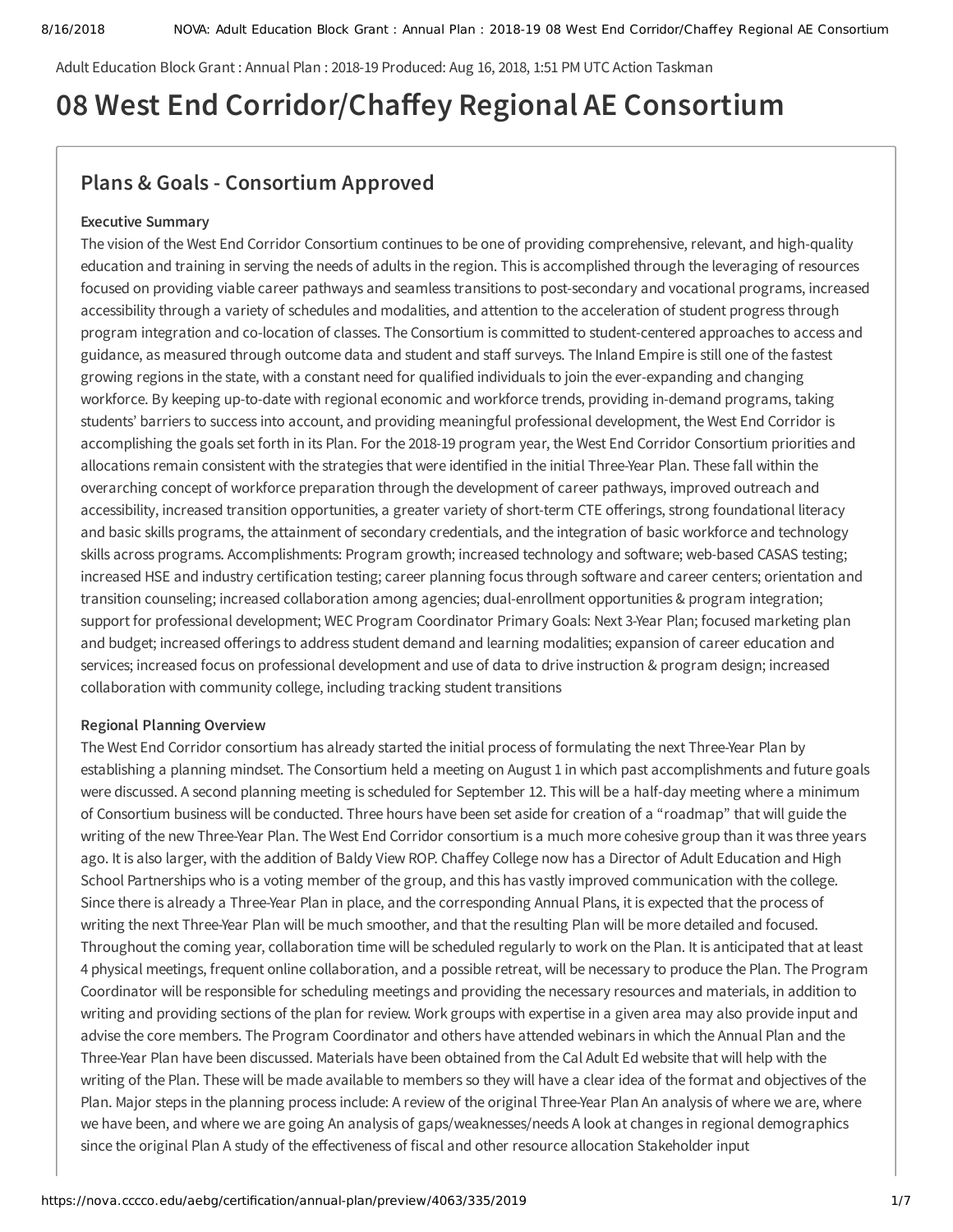### **Meeting Regional Needs**

### **Regional Need #1**

### **Gaps in Service / Regional Needs**

Expand the capacity of ESL, ABE and ASE programs to accommodate regional need, including outreach efforts to reach the uninformed, and reduce barriers to success.

### **How do you know? What resources did you use to identify these gaps?**

Regional demographic and economic data indicating need; coordination with high schools to capture non-grads; program waiting lists; CASAS assessment data; student inquiry; data and student input regarding barriers to success.

### How will you measure effectiveness / progress towards meeting this need?

Volume of requests for information on programs; increased enrollment; transition from one program to another or to higher levels; student retention/persistence rates. Marketing and publicity efforts are being leveraged with ROP member agency.

### **Regional Need #2**

### **Gaps in Service / Regional Needs**

Expand and vary CTE offerings and workforce training opportunities.

### **How do you know? What resources did you use to identify these gaps?**

Assessment of employment needs and training available to adults in the region through the use of AJC and community college economic development data. This includes an analysis of career technical education courses offered at local school districts, ROP and other not-for-profit providers; Chaffey Community College; and analysis of which resources could be leveraged by the Consortium.

### **How** will you measure effectiveness / progress towards meeting this need?

Increased enrollment in member CTE courses; outcome data from the college, other local training providers, and member agencies. Student progress and outcomes to be monitored and tracked via TE update records and career assessment software (Career Cruising); input from teacher and support staff; student feedback via in-person, phone, email and social media; and input from local employers.

### **Regional Need #3**

### **Gaps in Service / Regional Needs**

Increase the number of students transitioning from adult education programs into post-secondary education and training.

### **How do you know? What resources did you use to identify these gaps?**

Enrollment data and analysis of students' educational goals.

### **How** will you measure effectiveness / progress towards meeting this need?

The relationship between Chaffey College and the adult schools is closer than ever before due to the creation of an adult education liaison position at the college. Co-location and dual-enrollment programs have been implemented, and tracking of student transitions has begun informally, in lieu of a formal tracking system to be implemented by the State. Increased use of transition counselors is planned, and coordination with WIOA I providers as well.

### **Regional Need #4**

### **Gaps in Service / Regional Needs**

Increase career and transition counseling capabilities.

### **How do you know? What resources did you use to identify these gaps?**

Survey data from students, including feedback on the adult school intake process; anecdotal feedback from staff and students; counselor recommendations; attendance at HSD/HSE orientation sessions; program completion rates.

How will you measure effectiveness / progress towards meeting this need?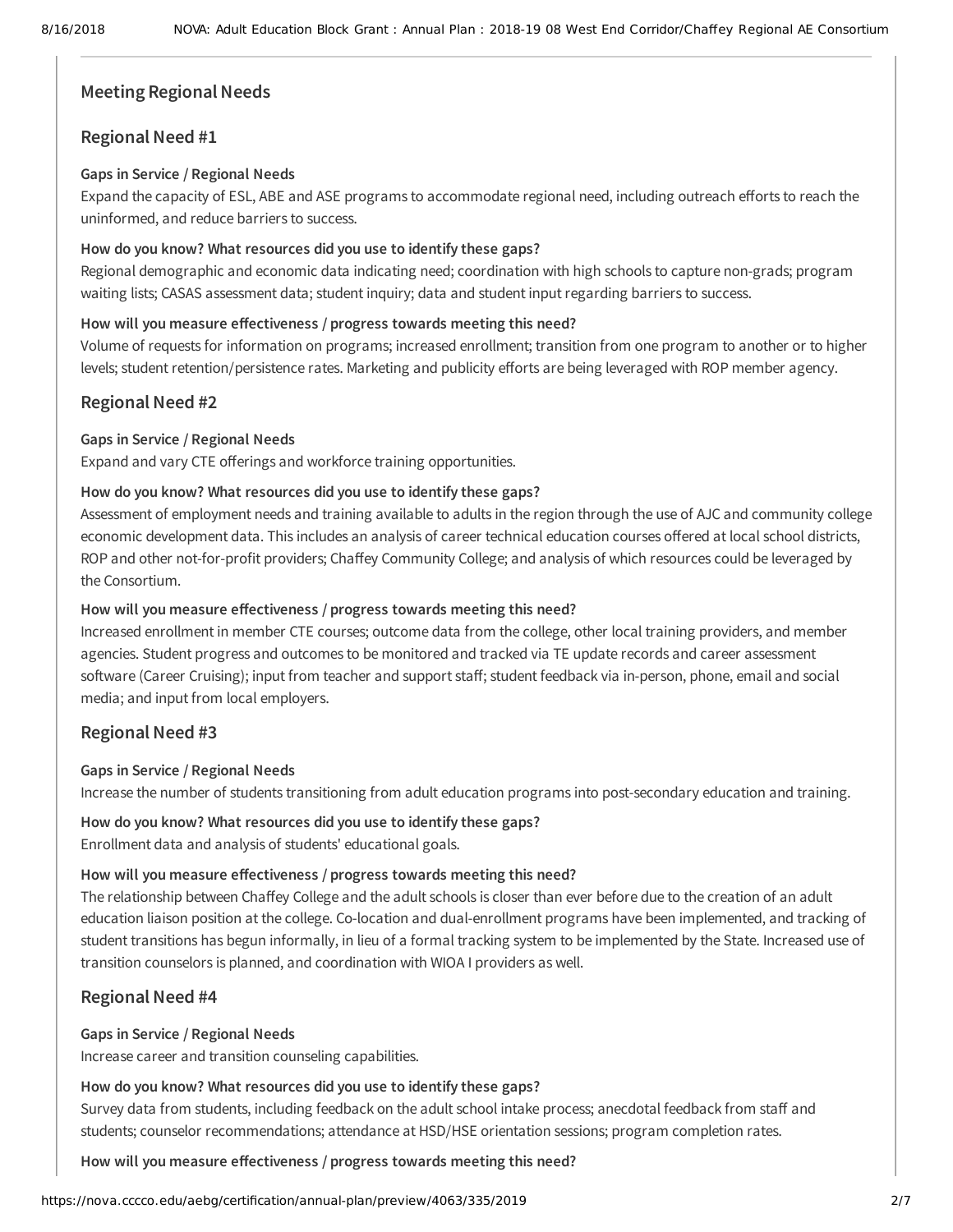#### 8/16/2018 NOVA: Adult Education Block Grant : Annual Plan : 2018-19 08 West End Corridor/Chaffey Regional AE Consortium

The career assessment/inventory tool Career Cruising has been implemented across programs, including ABE, ASE, ESL, CTE; outcome data through TE; data regarding students participating in dual-enrollment opportunities; employment, wage and advancement data.

### **Gaps In Service**

### **New Strategies**

### **Strategy #1**

Ongoing analysis and modification of the schedule of program offerings is being conducted to increase student access and provide increased variety within the limitations of funding, staffing, resources and facilities. Leveraging opportunities and the creation of career pathways are being considered in order to overcome the barriers mentioned; for example, an adult school logistics or health-care course that would serve as a stepping-stone to intensive programs at the community college or ROP.

### **Strategy #2**

Expand CTE programs by leveraging member resources and facilities, including member school district facilities and staff, and by incorporating workforce training and skill development in ESL programs through the WIOA II/IELCE and EL Civics Programs. Program development is accompanied by professional development and related training for certificated and classified staff.

### **Strategy #3**

Career center development and staffing is in place and more facilities are planned as a resource for students, staff and employers, to facilitate transitions to Chaffey College and other education/training providers, including WIOA I agencies, and to gather program and outcome data.

## **Seamless Transitions**

### **New Strategies**

### **Strategy #1**

Full implementation across programs of the career assessment tool, Career Cruising, for the purpose of gathering workforce data related to student goals, interests and abilities. Efforts in the areas of articulation, pathways and transitions will take this information into account.

### **Strategy #2**

Student ID cards and ID card-based attendance systems (through ASAP) are being considered in order to increase student accountability, participation and tracking from one program to another. This will also help to provide appropriate services to students and facilitate communication with the agency.

### **Strategy #3**

Assessment of students for community college readiness or remediation and implementation of signed Workforce Development Board agreements (MOU's) for staff training and sharing of resources, data, and personnel, such as counselors. The recently-created Office of Adult Education and High School Partnerships at Chaffey College will continue to strengthen the relationship between the adult schools and the college.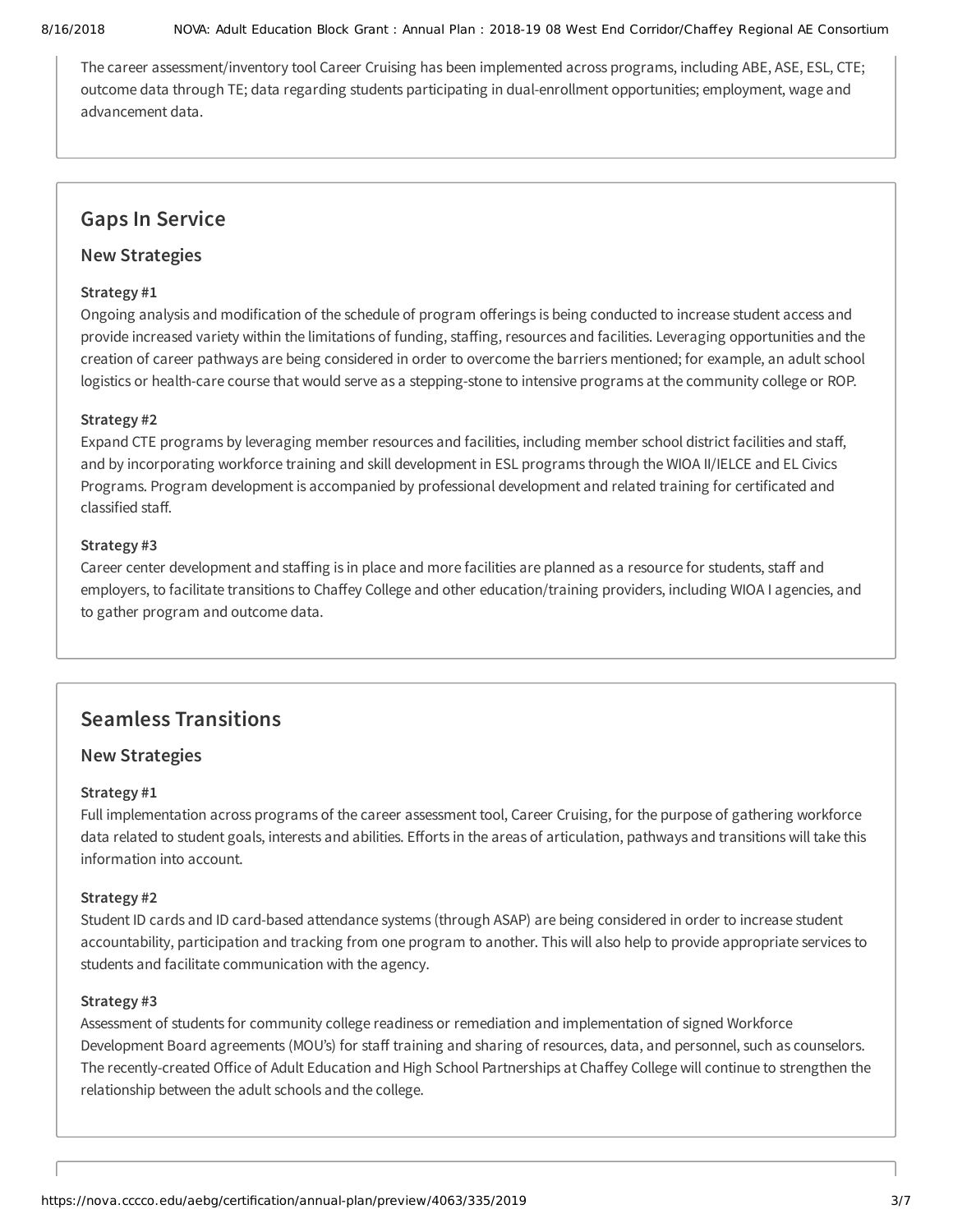### **Student Acceleration**

### **New Strategies**

### **Strategy #1**

Modifications to program scheduling, including increasing student contact hours and intensifying instruction, are being evaluated in terms of student persistence and outcomes. Student and teacher feedback will also determine if these models should be continued. Managed enrollment, including the cohort model, are being implemented and will also be evaluated for effectiveness.

### **Strategy #2**

Expansion of HSE/HSD career pathways, including co-location of community college classes and dual enrollment, is being implemented, in order to shorten program completion times and provide students will transferrable credit.

### **Strategy #3**

Continue to explore new and critique existing distance learning programs and supplemental software for HSD, HSE, ESL and CTE, for the purposes of accelerating learning, providing accessibility, and maintaining rigor and relevance.

### **Strategy #4**

For WIOA agencies (three adult schools,) the IELCE (EL Civics 243) Program provides the incentive to weave workforce skills and preparation into ESL instruction, thus providing students with additional skills and direction upon completion. Transitional ESL classes are also in place, and planned, that will prepare students for the next step in their career/educational journey.

## **Professional Development**

### **New Strategies**

### **Strategy #1**

WEC recognizes the need for increased collaboration among member agencies in this area. Plans for 2018-19 include the formation of work groups to make recommendations regarding areas that could benefit from targeted professional development, such as Data and Accountability, Student Transitions, and Career Pathways. The addition of a dedicated liaison in the Office of Adult Education and High School Partnerships at Chaffey College has been an invaluable asset in this area.

### **Strategy #2**

Continue to seek out WIOA-related professional development (CALPRO, CASAS, OTAN,) and to strengthen the relationship between Title I and Title II providers in order to make students aware of the wealth of opportunities available to them. The Consortium supports regional professional development opportunities through CCAE, CATESOL, and other local consortia.

### **Strategy #3**

Explore how program outcome data can and should be used to drive professional development. The recent addition of a Program Coordinator for WEC will help with efforts to increase program articulation and staff collaboration, and a consortium-wide professional development event is planned for 2018-19.

### **Leveraging Resources**

**New Strategies**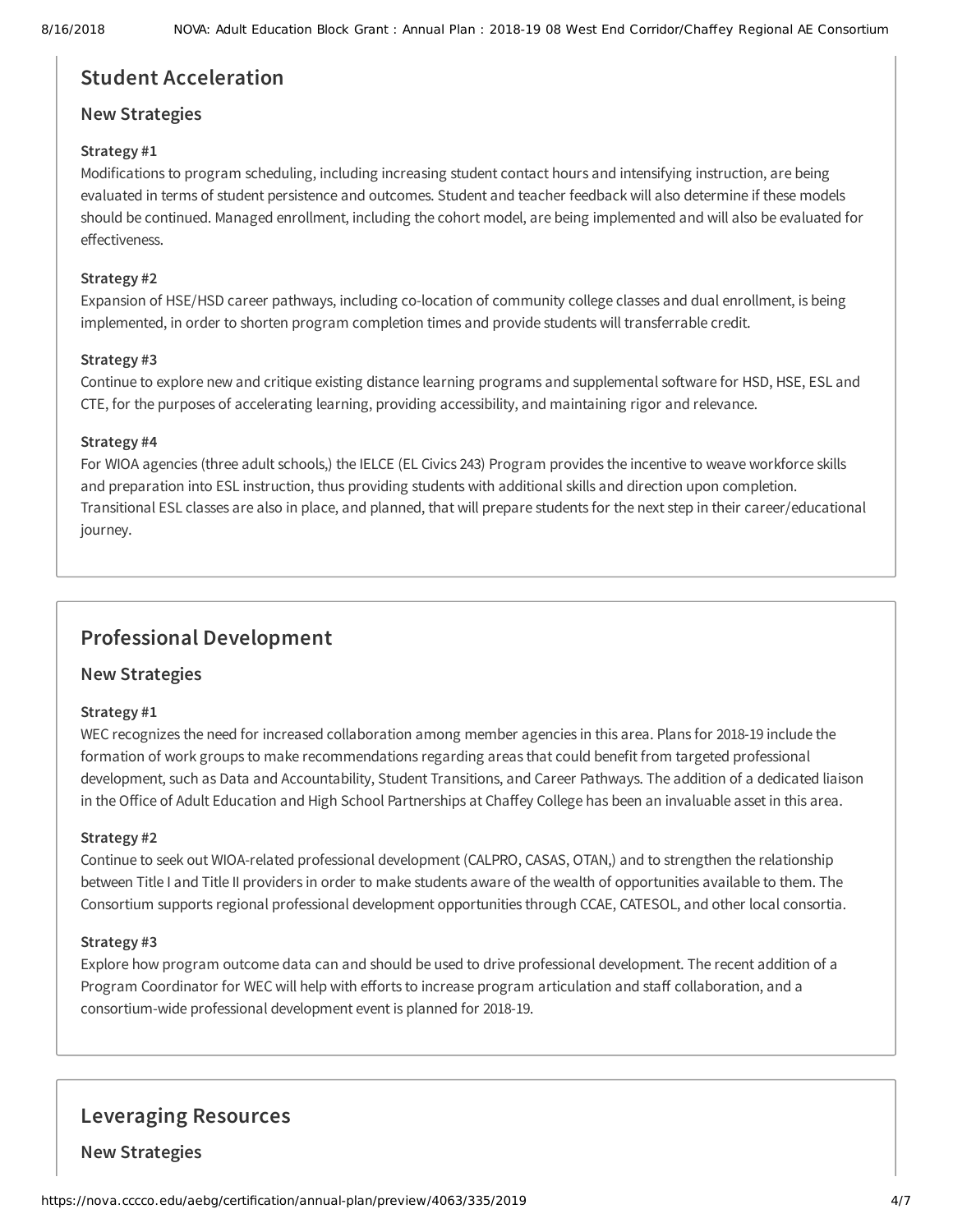### **Strategy #1**

Move vigorous and focused collaboration with the local WDB and America's Job Center, included but not limited to, data sharing, student/client referrals, cross-training, and co-located personnel and services.

### **Strategy #2**

Leverage the staffing capabilities of adult schools, community college, and ROP, in order to enhance existing programs, develop new transition and counseling services, and improve or create orientation programs. Improve communication with current and past students through the use of email and social media, and explore the creation of an "app" that will aid in gathering post-exit data from students. Work is being conducted with Chaffey College to devise a method (at least for now) to track s

### **Strategy #3**

Co-location and dual-enrollment of adult school students in Chaffey College classes has taken place at two adult schools in the past year, and a third is planning classes for this fall. The process of matriculation in these classes has been facilitated and streamlined for adult school students. Results have been promising, and continued evaluation and modification of the program will take place in the coming year.

### **Fiscal Management**

### A narrative justifying how the planned allocations are consistent with the annual adult education plan which is based on **your AEBG 3-year plan.**

Providing in-demand and regionally relevant training for adults in the western portion of the Inland Empire remains the mission of the West End Corridor consortium as described in its original Three-Year Plan. Resource allocation has always been determined by consensus with consideration to the strengths and limitations of each agency, volume of students served, community resources/needs, and potential for the leveraging of resources. Duplication of programs where there is a clear need, such as ESL, ABE and ASE, results in increased modalities and collaboration among agencies. CTE program development is being examined more from a regional perspective, with agencies using resources to "fill in the gaps." In addition to designing programs that are responsive to student needs, allocations are being devoted to enhance data collection and accountability efforts, student counseling and transitions, staff development and collaboration, acceleration of student progress, and articulation/pathways to post-secondary and workforce training providers. These are all areas addressed in the Three-Year Plan, and significant progress has been made or original goals have been met or exceeded. The West End Corridor follows the fiscal-agent model and maintains a central account destined for consortium-wide expenses. The system has worked well, as it provides the financial flexibility necessary for support of projects that benefit all members. These include hiring a Program Coordinator, attendance at local, regional and state conferences, contracting with Adult Education Solutions (AES), financing student data software such as TE and ASAP, financing consortium events, and supporting staff professional development. WEC membership meets regularly to review and approve allocations, including any necessary budget modifications. Input from stakeholders, including student and staff surveys, is taken into account when making decisions regarding resource allocation. Carrying out of Plan objectives has been further strengthened by the WIOA II program and MOU with the local Workforce Development Board. These relationships will serve to provide essential collaboration and program components that will assist the WEC in achieving its regional goals.

### **An approach to incorporating remaining carry-over funds from prior year(s) into strategies planned for 2018-19.**

The West End Corridor Consortium of agencies has a plan for the appropriate and agreed upon use of any carry-over funds. The leveraging of remaining funds will further the development of the 3-Year Plan, program expansion as described in this plan and capital projects directly associated with plan objectives. These capital projects have been impacted by normal local/state policy and procedure and will be coming to fruition in the coming year. Instructional space, facility enhancement to accommodate growth, and career center facilities and staffing are critical projects to be completed in the coming year. Carry-over funds will also be used to expand existing data tools through professional development for staff and students, platforms for identifying and communicating with current and former students, support for transitions to college and the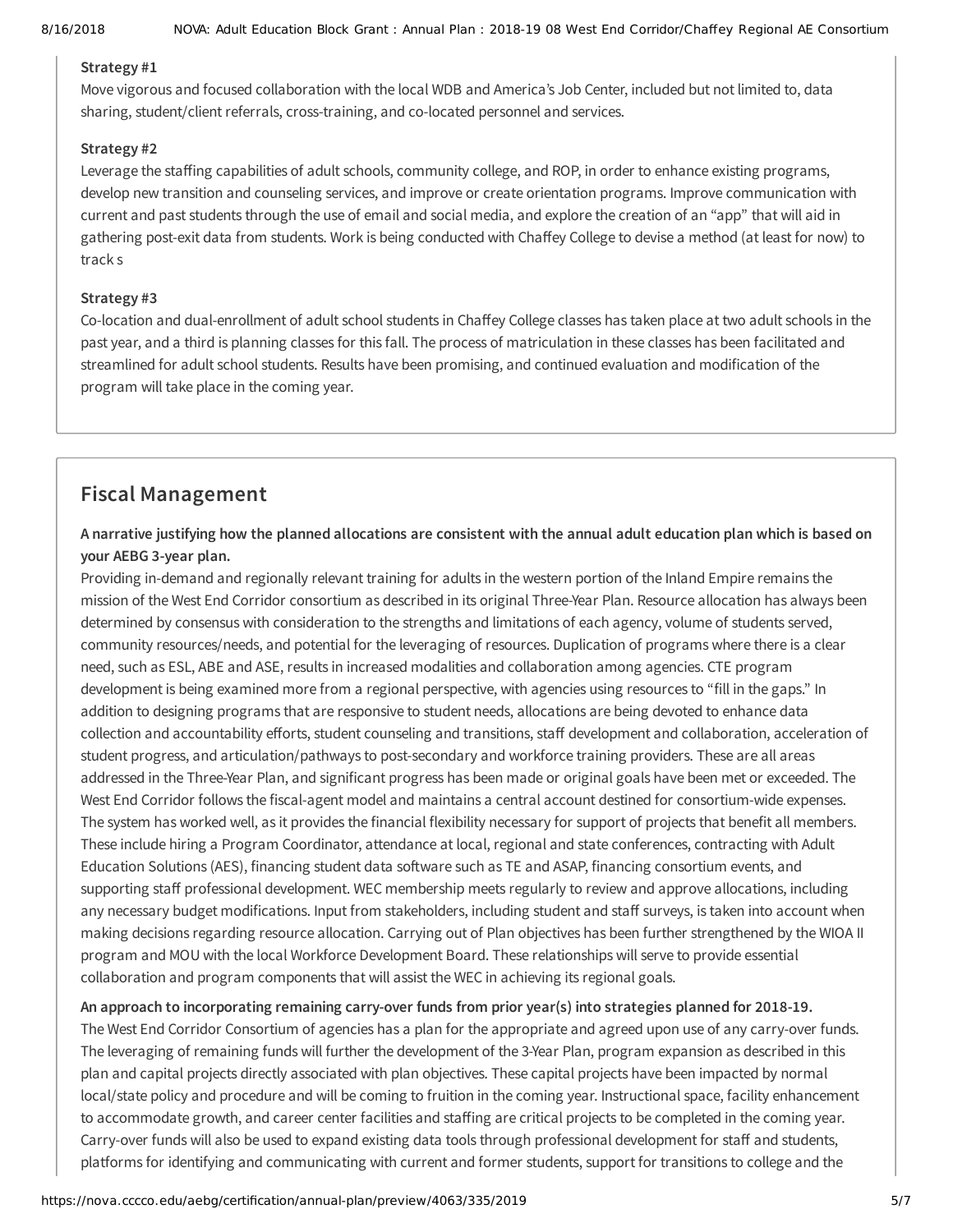workforce, and the creation of a strategic marketing plan and activities. Integrated English Language Civics Education (IELCE) program initiation efforts of the WIOA member agencies will leverage programs and services of the college and ROP members to enhance workforce training opportunities for ESL students.